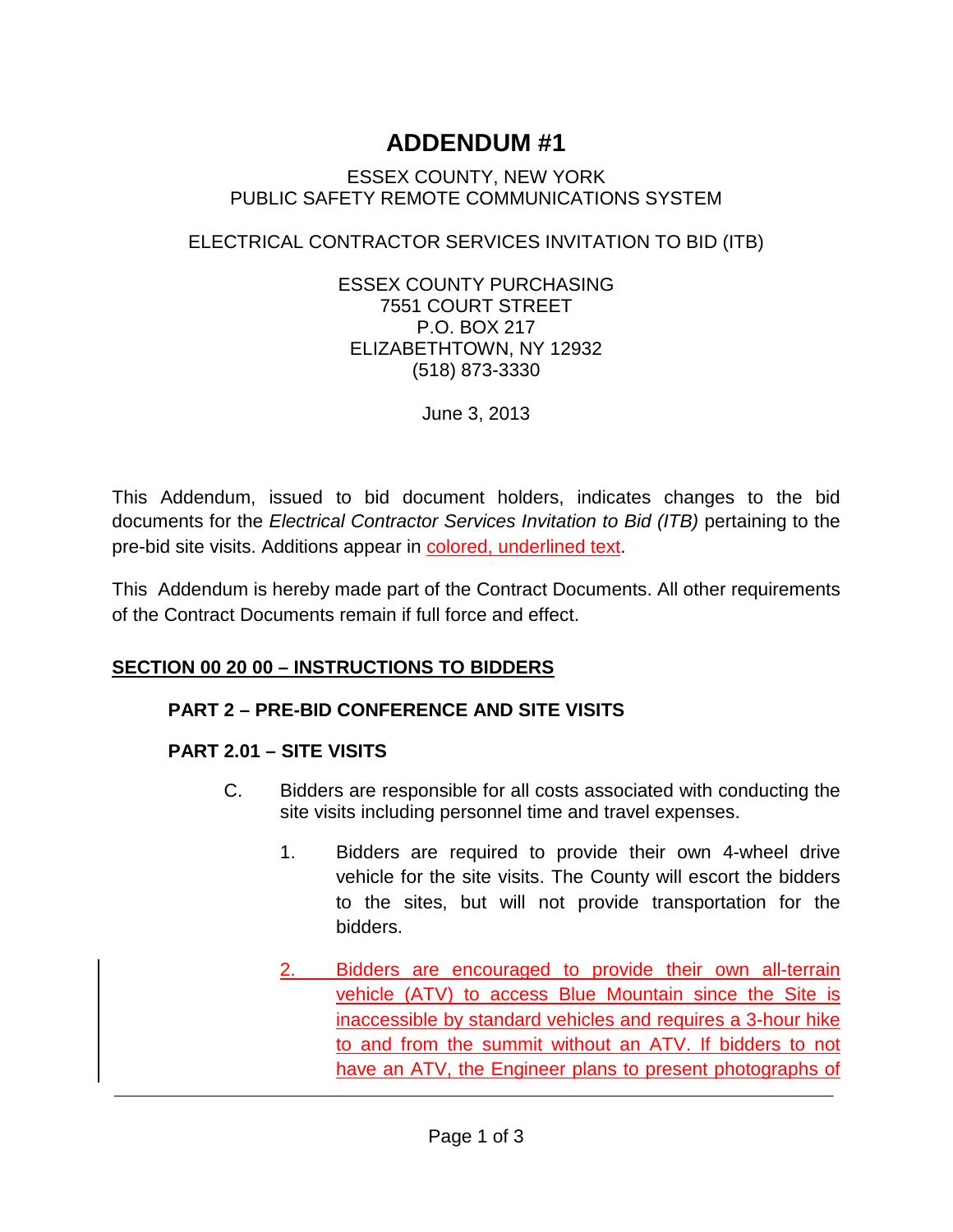the Site during the pre-bid meeting, however this is not guaranteed.

23. Lunch shall be a maximum of 45 minutes. The County will not provide meals and/or beverages. Given the remote locations of most of the sites, PROPOSERS should pack an appropriate amount of food and beverage for the entire day.